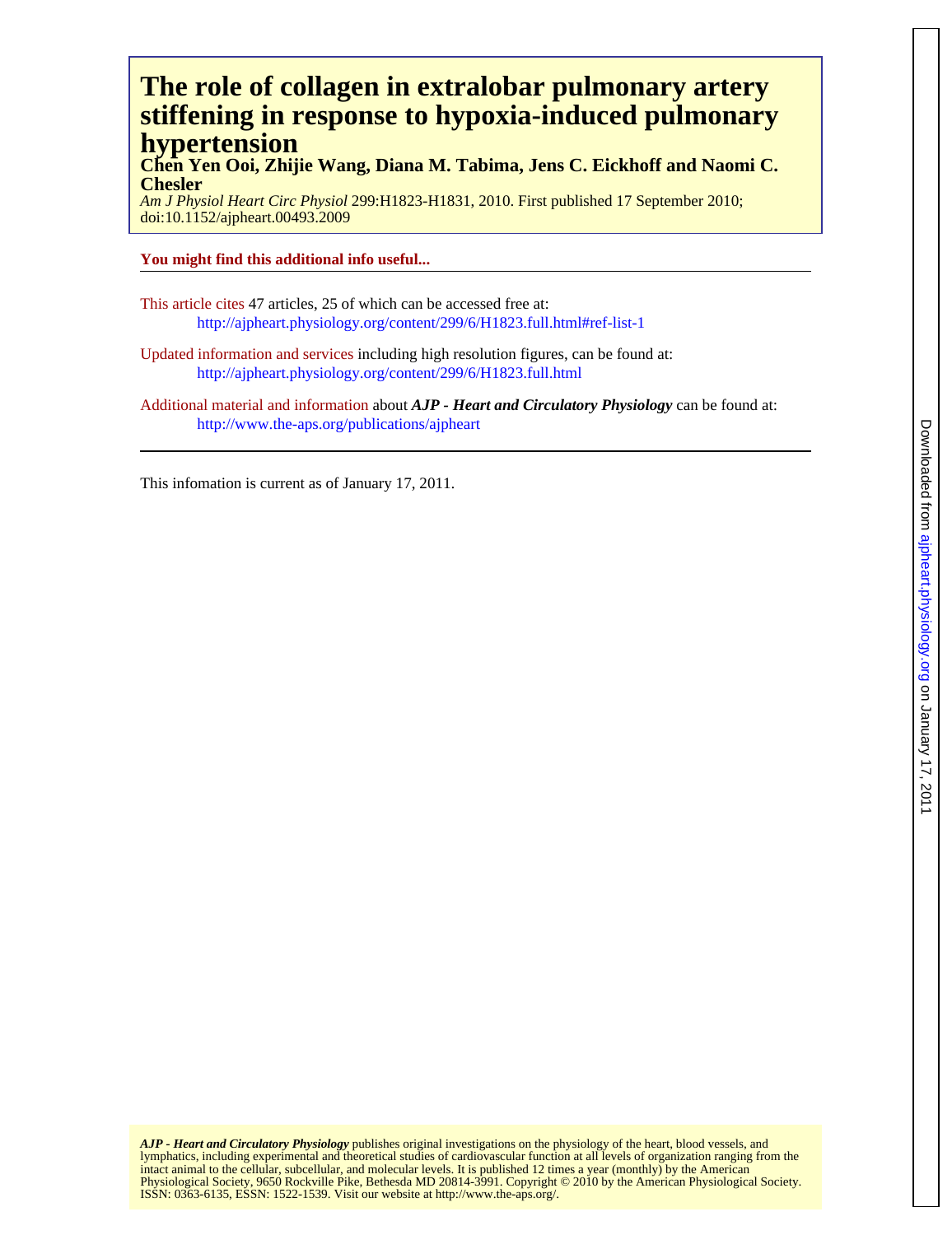# The role of collagen in extralobar pulmonary artery stiffening in response to hypoxia-induced pulmonary hypertension

## **Chen Yen Ooi,<sup>1</sup> Zhijie Wang,<sup>1</sup> Diana M. Tabima,<sup>1</sup> Jens C. Eickhoff,<sup>2</sup> and Naomi C. Chesler<sup>1</sup>**

Departments of <sup>1</sup>Biomedical Engineering and <sup>2</sup>Biostatistics and Medical Informatics, University of Wisconsin-Madison, *Madison, Wisconsin*

Submitted 29 May 2009; accepted in final form 16 September 2010

**Ooi CY, Wang Z, Tabima DM, Eickhoff JC, Chesler NC.** The role of collagen in extralobar pulmonary artery stiffening in response to hypoxia-induced pulmonary hypertension. *Am J Physiol Heart Circ Physiol* 299: H1823–H1831, 2010. First published September 17, 2010; doi:10.1152/ajpheart.00493.2009.—Hypoxic pulmonary hypertension (HPH) causes extralobar pulmonary artery (PA) stiffening, which potentially impairs right ventricular systolic function. Changes in the extracellular matrix proteins collagen and elastin have been suggested to contribute to this arterial stiffening. We hypothesized that vascular collagen accumulation is a major cause of extralobar PA stiffening in HPH and tested our hypothesis with transgenic mice that synthesize collagen type I resistant to collagenase degradation (Col1a1R/R). These mice and littermate controls that have normal collagen degradation (Col1a1<sup>+/+</sup>) were exposed to hypoxia for 10 days; some were allowed to recover for 32 days. In vivo PA pressure and isolated PA mechanical properties and collagen and elastin content were measured for all groups. Vasoactive studies were also performed with U-46619, Y-27632, or calcium- and magnesium-free medium. Pulmonary hypertension occurred in both mouse strains due to chronic hypoxia and resolved with recovery. HPH caused significant PA mechanical changes in both mouse strains: circumferential stretch decreased, and mid-to-high-strain circumferential elastic modulus increased ( $P < 0.05$  for both). Impaired collagen type I degradation prevented a return to baseline mechanical properties with recovery and, in fact, led to an increase in the low and mid-to-highstrain moduli compared with hypoxia ( $P < 0.05$  for both). Significant changes in collagen content were found, which tended to follow changes in mid-to-high-strain elastic modulus. No significant changes in elastin content or vasoactivity were observed. Our results demonstrate that collagen content is important to extralobar PA stiffening caused by chronic hypoxia.

biomechanics; mechanobiology; elastin; hydroxyproline; recovery

HYPOXIC PULMONARY HYPERTENSION (HPH) is caused by living at high altitudes and is a complication of many lung diseases, including chronic obstructive pulmonary disease (1, 13, 16), cystic fibrosis (10), and obstructive sleep apnea (13), which contributes significantly to morbidity and mortality. Pulmonary vascular remodeling due to chronic HPH increases conduit pulmonary artery (PA) stiffness (4, 20, 21, 23, 34, 42). Conduit PA stiffening likely increases wave reflections to impair right ventricular systolic function, much like aortic stiffening impairs left ventricular systolic function (18, 29, 33). Our laboratory has previously shown that HPH increases wave reflections in the mouse pulmonary circulation (44). Recent evidence showing that conduit PA stiffness is a strong predictor of mortality in PA hypertension (12, 30) further supports the importance of PA stiffness to pulmonary and right ventricular function.

The dominant morphological changes in conduit PAs in response to HPH are accumulation of collagen and elastin (20, 21) and wall thickening (4, 20, 21, 23). Stiffening of the extralobar PAs has been shown to be linked with accumulation of collagen and elastin (4, 20, 21, 23, 42). Previous attempts to understand the individual roles of collagen and elastin in arterial mechanical function have focused on correlative relationships during HPH progression (20, 21) or ex vivo degradation of one component before mechanical testing (23). A disadvantage of the first approach is that, if elastin also increases during HPH progression, the impact of either protein alone cannot be discerned; a disadvantage of the second approach is that degradation of one component may alter potentially important interactions between the two (9).

We sought a novel way to test our hypothesis that vascular collagen accumulation is a major cause of extralobar PA stiffening in HPH. To do so, we used a strain of mouse genetically engineered to have collagenase-resistant type I collagen (Col1a1). We predicted that this defect would allow us to create a condition in which changes in vascular collagen content were decoupled from other changes in the pulmonary vasculature caused by hypoxia. Type I collagen is a fibrillar collagen subtype that plays a dominant role in the composition and strength of arteries (3, 14). The amount of the type I collagen in an artery is regulated by the activities of matrix metalloproteinases (MMPs) and tissue inhibitors of MMPs (35). COL1A1 is the gene that encodes for the  $\alpha$ 1 chains of the triple helix type I collagen molecules (46). The homozygous collagenase-resistant Col1a1 mouse  $(Col1a1<sup>R/R</sup>)$  synthesizes collagen type I that is resistant to collagenase cleavage between Gly775 and Ile776 sites of the  $\alpha$ 1 chains, which is the site of action of human MMPs (28). This collagen degradation-resistant property of the Col1a1 $R/R$  mice has been shown to cause dermal fibrosis (28), impaired postpartum involution of the uterus (28), and impaired wound healing (2). Homozygous Col1a1 mice that do not show the mutant characteristic are classified as Col1a1<sup>+/+</sup>; in these animals collagen type I is degraded normally.

In this study, Col1a1<sup>+/+</sup> and Col1a1<sup>R/R</sup> mice were made chronically hypoxic to promote vascular collagen accumulation; some were allowed to recover to decouple collagen content from other pulmonary vascular changes. Mechanical and biological properties of extralobar PAs were examined. We predicted that the PA collagen content would increase with exposure to hypoxia in both Col1a1<sup>+/+</sup> and Col1a1<sup>R/R</sup> mice, resulting in PA stiffening. With recovery, we anticipated that the collagen content would decrease to near-normal levels in Col1a1<sup>+ $\bar{t}$ </sup> mice, returning arterial stiffness to normal levels. In

Address for reprint requests and other correspondence: N. C. Chesler, Associate Professor of Biomedical Engineering, Univ. of Wisconsin at Madison, 2146 Engineering Centers Bldg., 1550 Engineering Dr., Madison, WI 53706-1609 (e-mail: chesler@engr.wisc.edu).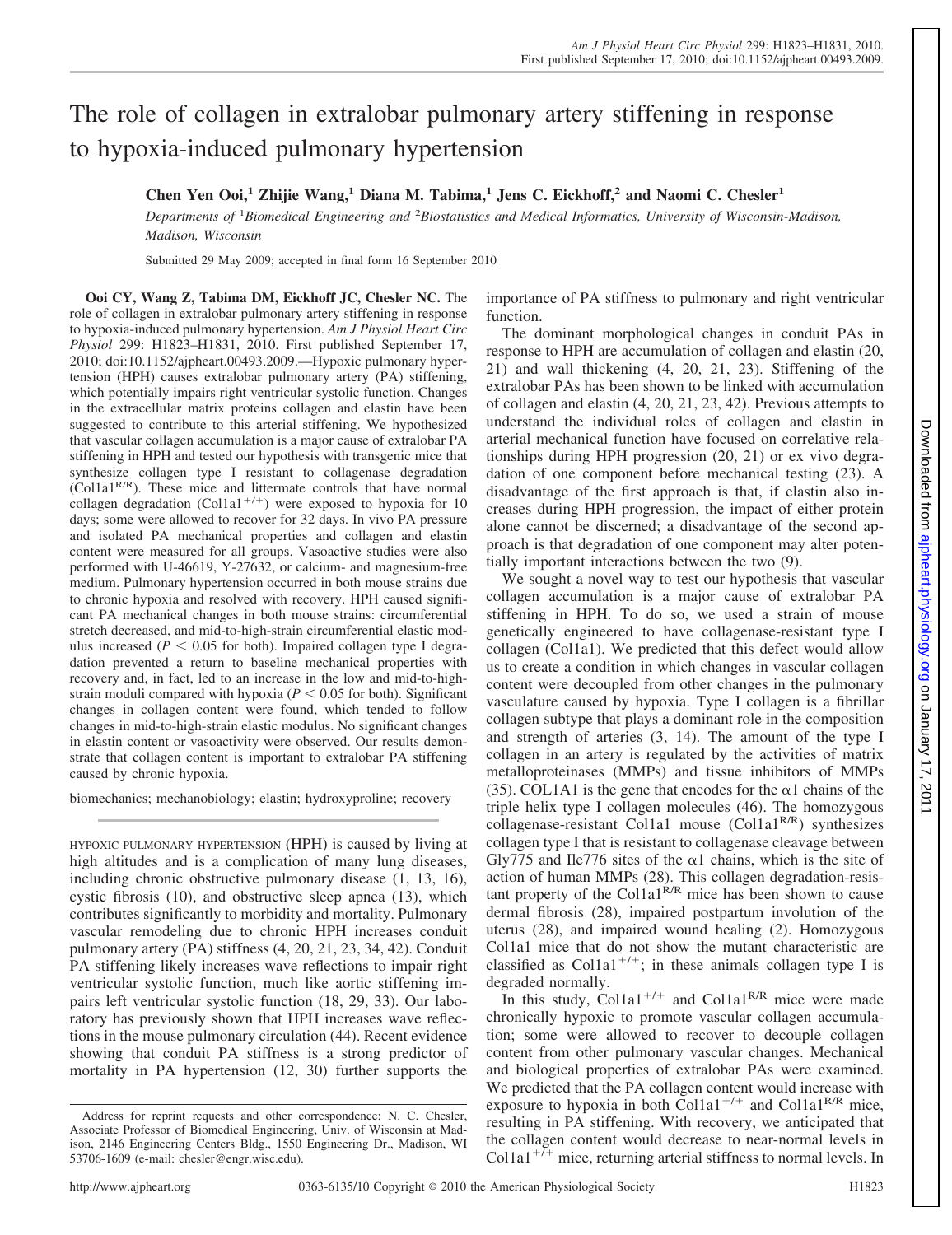contrast, the vascular collagen content in Col1a1<sup>R/R</sup> mice was expected to remain high after recovery, resulting in a persistent elevation in arterial stiffness. This experimental strategy was designed to allow us to investigate the role of collagen in extralobar PA stiffening in HPH.

## **MATERIALS AND METHODS**

Animal handling. Breeding pairs of Col1a1<sup>tmJae</sup> mice (28) on the B6/129 background were obtained from Jackson Laboratory (Bar Harbor, ME). Genotyping by polymerase chain reaction was performed on DNA extracted from tail biopsies (Wizard SV Genomic DNA Purification System, Promega, Madison, WI) using primers indicated in the strain information provided by the Jackson Laboratory, as previously described (49).

 $Collal^{+/+}$  and Col1a1<sup>R/R</sup> mice were randomized into three groups: 42 days of normoxia (normoxia), 32 days of normoxia followed by 10 days of hypoxia (hypoxia), and 10 days of hypoxia followed by 32 days of recovery (recovery). The randomization was stratified by sex to ensure approximately equal numbers of male and female mice for each group. All mice were 16 –18 wk old at the time of euthanization. Hypoxia was created in an environmentally controlled chamber in which nitrogen was mixed with laboratory air until an oxygen concentration of 10% was reached; oxygen levels were measured with a sensor in the chamber (Servoflo, Lexington, MA) and used to control a relay valve on the nitrogen gas inflow line via a custom-built closed-loop control system. The flow rate of the (constant flow) air mixture was adjusted to maintain the carbon dioxide level at <600 ppm. Mice in the normoxia and recovery conditions were placed in identical environmental chambers with the same overall airflow, but without forced nitrogen  $(21\% \text{ O}_2)$ . Temperature, oxygen and carbon dioxide concentrations, and humidity were checked daily. Twelve-hour on/off light conditions and normal diet and water were provided. The chambers were opened for no more than 30 min once per 2 days for regular animal care and maintenance. All procedures were approved by the University of Wisconsin-Madison Institutional Animal Care and Use Committee.

*In vivo pressure measurement.* In vivo pressure measurements were conducted to confirm development of HPH in response to chronic hypoxia and resolution of HPH after an extended period of normoxia. The mice were anesthetized with urethane (1 mg/g intraperitoneal), intubated, and placed on a ventilator (Harvard Apparatus, Holliston, MA). The apex of the right ventricle was localized after removing the chest wall, and a 1.4 F pressure-tip catheter (Millar Instruments, Houston, TX) was introduced using a 20-gauge needle. After instrumentation was established and right ventricular pressure readings were stable, the catheter was advanced to main PA. PA pressure was recorded and analyzed with commercially available software (Notocord, Croissy Sur Seine, France) with the animal breathing room air.

*Isolated vessel mechanical testing.* Mice were euthanized with an overdose of 50 mg/ml pentobarbital by intraperitoneal injection. Then a midline sternotomy was performed, and the heart and lungs were removed. Extralobar conduit PAs were harvested from the pulmonary trunk to the first branches under microscopy. Left PAs were used for mechanical testing and saved for histology after testing.

The mechanical testing system was set up as shown in Fig. 1. PAs were mounted on  $410$ - $\mu$ m-diameter glass cannulas in a vessel chamber [Living System Instrumentation (LSI), Burlington, VT]. Care was taken to avoid vessel collapse during harvest and mounting. Desired pressures were applied by perfusion of physiological saline solution (PSS) using a servo-control pump (LSI). Pressure transducers were placed in-line next to the cannulas to record pressures on both sides of the vessel. The average pressure, P, was used for all material and mechanical property calculations. A charge-coupled device camera (IonOptix, Milton, MA) connected to an inverted microscope (Olympus, Center Valley, PA) was used to take images of the vessel at  $\times$ 4 magnification. These images were sent to a video dimension analyzer



Fig. 1. Isolated vessel mechanical testing system. VDA, video dimension analyzer; DAQ, data-acquisition system; CCD, charge-coupled device;  $P_1$  and  $P_2$ , pressure transducers from which average intravascular pressure  $P = (P_1 + P_2)$ P2)/2 was calculated.

(LSI) for automatic detection of outer diameter (OD) along a single line at the approximate middle, lengthwise, of the vessel. A superfusate pump (Ismatec, Glattbrugg, Switzerland) was used to provide pH-adjusted PSS (pH = 7.4) at 37 $^{\circ}$ C in the vessel bath.

Immediately after mounting, the PAs were pressurized to 5 mmHg. The unstretched lengths were measured from suture to suture, and then the vessels were stretched 140% to prevent buckling at higher pressures. The average unstretched length of the harvested PAs was  $1.98 \pm 0.04$  mm, with no differences between strain or exposure condition. Cannula ends were held fixed so that all testing was performed with a constant vessel length. Next, PAs were allowed to equilibrate at 15 mmHg for 30 min. Wall thickness (*h*) was measured at higher magnification  $(\times 10)$  at three different transmural pressures: 5, 30, and 60 mmHg. After another 30-min equilibrium, sinusoidal pressurization cycles from 15 to 30 mmHg and 45 to 60 mmHg (10 cycles for each pressure range) were applied at 1 Hz for preconditioning. Then pressure steps of 15, 20, 30, 40, 50, 60, and 15 mmHg were applied for 45 s each after a resting pressurization at 5 mmHg for 450 s. The vessels were allowed to rest for 10 times the loading period between each step to reduce the effects of viscoelasticity (22). Vessel plastic deformation was checked at the final 15-mmHg step. Insignificant differences in OD  $\left( \langle 1\% \rangle \right)$  compared with the first 15-mmHg step were observed, indicating absence of plastic deformation. Pressure and OD were sampled at 1 Hz through LabView (National Instruments, Austin, TX) and sent to a data-acquisition system (National Instruments). OD measured at 40 s into each step was used for the mechanical property calculations.

Vasoactive experiments were also performed in which vessels were treated with a potent vasoconstrictor U-46619 (4.5  $\times$  10<sup>-7</sup> M; Cayman Chemical, Ann Arbor, MI), vasodilator Y-27632 ( $1 \times 10^{-5}$ M; Sigma-Aldrich, St. Louis, MO), or a calcium- and magnesium-free medium (MP Biomedicals, Solon, OH) at a fixed pressure of 15 mmHg.

*Mechanical properties calculation.* The arteries were assumed to be at a fixed length, homogeneous, and incompressible (20, 21, 36). The overall stiffness is represented by circumferential stretch  $(\lambda)$  at each pressure:

$$
\lambda = \frac{\pi \times OD}{\pi \times OD_5} = \frac{OD}{OD_5}
$$
 (1)

where  $OD_5$  is the OD at 5 mmHg to approximate the no-load state.

Assuming conservation of mass and no axial extension (8), the *h* as a function of pressure was calculated as: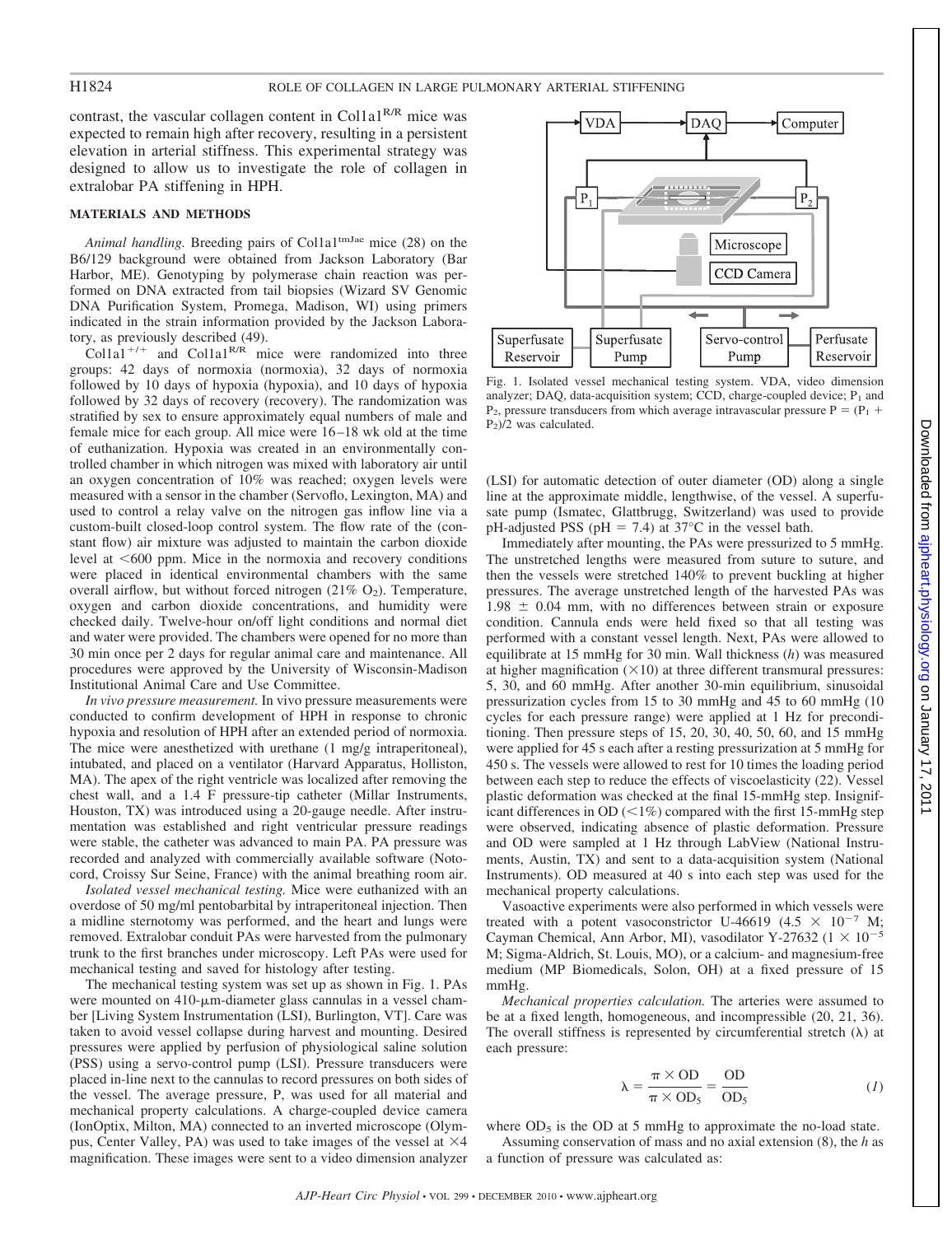$$
h = \frac{1}{2} \Big[ \text{OD} - \sqrt{\text{OD}^2 - \text{OD}_{60}^2 + (\text{OD}_{60} - 2h_{60})^2} \Big] \tag{2}
$$

where  $OD_{60}$  and  $h_{60}$  are the OD and  $h$  measured at 60 mmHg, respectively.

Midwall stress  $(\sigma)$  and strain  $(\varepsilon)$  were calculated using the thinwalled assumption and Green's formulation for finite deformation, respectively:

$$
\sigma = P \frac{D_m}{2h} \tag{3}
$$

$$
\varepsilon = \frac{1}{2} \left( \frac{D_{\text{m}}^2}{D_{\text{m}}^2} - 1 \right) \tag{4}
$$

where  $D_m$  is the midwall diameter, and  $D_{m5}$  is the midwall diameter at 5 mmHg. The advantage of choosing the midwall stress and strain is that the no-load state can be used as the reference state instead of the zero-stress state (48). From the obtained stress-strain curves, elastic modulus at low strain  $(E_1)$  was calculated as the slope of the curve for  $0 \le \varepsilon \le 1.0$ , and the modulus at mid-to-high strain  $(E_2)$  was calculated as the slope for  $1.0 \le \varepsilon \le 1.6$ . We did not compute a high-strain modulus as done previously (20), because moduli are most appropriately compared over the same strain range, and the maximum strains found here for each group were quite different. The  $1.0 \le \varepsilon \le$ 1.6 range allowed us to calculate an elastic modulus for all six groups. At higher strain, we could only calculate moduli for the normoxic groups.

*Vasoactivity analysis.* In response to treatment with the vasoconstrictor U-46619, the vasodilator Y-27632, or the calcium- and magnesium-free medium, the percent changes of the diameter were calculated as:

$$
\%changes = \frac{OD - OD_N}{OD_N} \times 100\% \tag{5}
$$

where OD is in response to the drug, and  $OD<sub>N</sub>$  is the OD at a normal tone state (PSS alone) at the same pressure.

*Biochemical assays.* To correlate the mechanical behavior with collagen and elastin content, biochemical assays were performed on left and right PAs from additional groups of mice. Tissue homogenates were assayed for hydroxyproline (OHP) content, which is one of the most abundant amino acids in collagen and is often used as a marker for collagen content (39), using standard techniques (5, 47). The Fastin elastin assay (Biocolor, Carrickfergus, UK) was performed according to the manufacturer's instructions. The total tissue OHP and elastin content are presented as micrograms per vessel.

*Histology.* After mechanical testing, left PAs were fixed in 10% formalin at 15 mmHg and preserved in 70% ethanol. The vessels were then embedded in agar gel, sectioned, and stained with picrosirius red.

*Statistics*. All results are presented as means  $\pm$  SE. The association between PA stretch and exposure condition was analyzed using a linear mixed-effect model with repeated measures (generalized least squares). For each mouse strain, a two-way comparison of factors was performed (exposure condition and pressure), which led to the construction of contrast matrices that were used to investigate changes in stretch as functions of these factors. No violations of the normality assumption were found. The Benjamini-Hochberg method was used to adjust for multiple comparisons between exposure conditions. A compound symmetry correlation structure was assumed between repeated measurements.

In vivo pressures, *h*, *E*1, *E*2, vasoactivity, and biochemical results were analyzed by two-way ANOVA and Tukey's multiple comparisons. Goodness of fit was evaluated by computing Akaike's information criterion measures. Model assumptions were validated using standard model validation techniques.

The nonparametric Spearman rank correlation test with a permutation analysis (permutation size  $M = 10,000$ ) was used to compute the Spearman's correlation coefficient  $(r<sub>s</sub>)$  and *P* values for correlations between the averages of *E*1 or *E*2, and averages of collagen or elastin content for both strains combined using SAS version 9.2. To assess linearity, a simple linear correlation coefficient  $(R<sup>2</sup>)$  was determined for the averages of  $E_1$  or  $E_2$ , and averages of collagen or elastin content for both strains combined using Microsoft Excel.

All other analyses were performed using R (http://www.r-project. org/) version 2.5.1.  $P < 0.05$  was considered significant.

## **RESULTS**

*In vivo pressure.* In response to hypoxia, PA systolic pressure increased for both Col1a1<sup>+/+</sup> and Col1a1<sup>R/R</sup> mice  $(P <$ 0.01, Table 1). With recovery, PA systolic pressures of both strains decreased  $(P < 0.05)$ . In the normoxic condition, the Col1a1<sup>R/R</sup> mice had lower PA pressures than Col1a1<sup>+/+</sup> mice  $(P < 0.05)$  and had a larger relative increase in mean PA pressure with exposure to hypoxia (25% increase for Col1a1<sup>+/+</sup> vs. 56% increase for Col1a1<sup>R/R</sup>). With recovery, mean PA pressure decreased by a similar amount in both strains ( $\sim$ 24%), which brought the Col1a1<sup>+/+</sup> mice PA pressure back to normal levels, but left the Col1a1<sup>R/R</sup> mice with a slight elevation in mean PA pressure. The heart rate under anesthesia with urethane was not affected by strain or exposure condition (Table 1).

*Diameter and wall thickness.* The OD of Col1a1<sup>+/+</sup> PAs at 5 mmHg were 592  $\pm$  19, 607  $\pm$  11, and 575  $\pm$  8  $\mu$ m in the normoxic, hypoxic, and recovery groups, respectively. In Col1a1<sup>R/R</sup>, these values were 561  $\pm$  19, 578  $\pm$  15, and 604  $\pm$  $9 \mu m$ , respectively. No differences were significant. To assess physiologically relevant wall thickening, we compared *h* measured optically at 30 mmHg (Fig. 2). The increases in *h* with hypoxia in both strains were significant  $(P < 0.001)$ , as were the decreases with recovery  $(P < 0.01$  vs. hypoxia). No significant differences were found between the two strains for

|  |  |  |  |  | Table 1. HR and PA pressures obtained in vivo |  |  |  |
|--|--|--|--|--|-----------------------------------------------|--|--|--|
|--|--|--|--|--|-----------------------------------------------|--|--|--|

| Mouse Strain   |          |               | PA Pressure, mmHg |                  |                 |  |
|----------------|----------|---------------|-------------------|------------------|-----------------|--|
|                | Exposure | HR, beats/min | Systolic          | Diastolic        | Mean            |  |
| $Collal^{+/+}$ | Normoxia | $577 \pm 16$  | $28.7 \pm 2.0$    | $16.7 \pm 1.8$   | $22.1 \pm 2.0$  |  |
|                | Hypoxia  | $577 \pm 26$  | $36.9 \pm 1.3^*$  | $19.6 \pm 2.3$   | $27.6 \pm 1.7$  |  |
|                | Recovery | $570 \pm 13$  | $29.2 \pm 0.6$ †  | $15.0 \pm 1.1$   | $21.1 \pm 0.5$  |  |
| $Colla1^{R/R}$ | Normoxia | $528 \pm 45$  | $22.1 \pm 0.8$ ‡  | $10.4 \pm 0.4$   | $15.6 \pm 0.6$  |  |
|                | Hypoxia  | $586 \pm 12$  | $31.9 \pm 1.6^*$  | $18.6 \pm 1.5^*$ | $24.4 \pm 1.4*$ |  |
|                | Recovery | $551 \pm 22$  | $24.8 \pm 1.0$ †  | $13.2 \pm 2.1$   | $18.4 \pm 1.6$  |  |

Values are means  $\pm$  SE;  $N = 5$ –7 per group. HR, heart rate; PA, pulmonary artery.  $P < 0.05$  for \*hypoxia or recovery vs. normoxia, †recovery vs. hypoxia, and  $\pm$ Col1a1<sup>R/R</sup> vs. Col1a1<sup>+/+</sup>.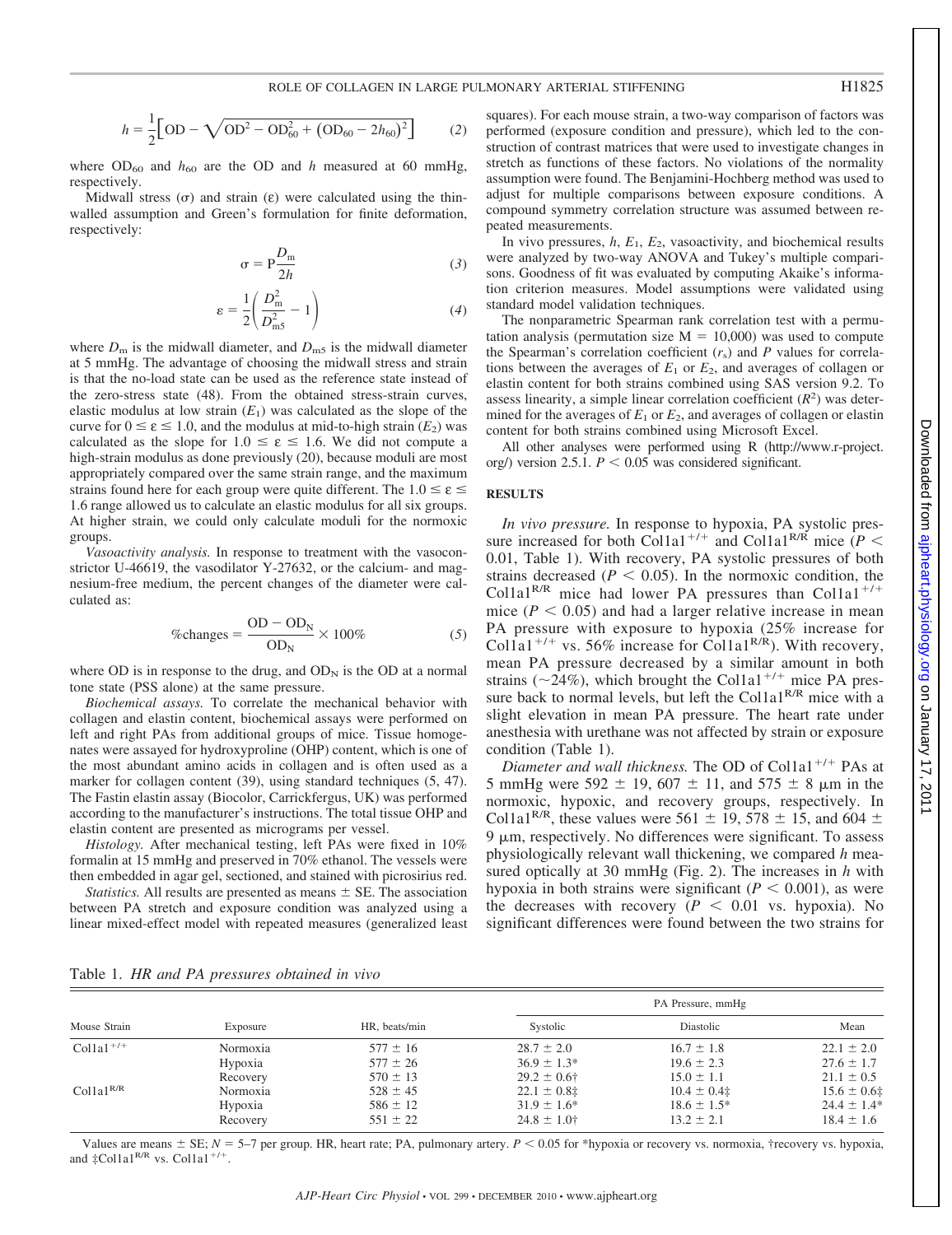

Fig. 2. Pulmonary artery (PA) wall thickness (*h*) measured at 30 mmHg. Col1a1, collagenase-resistant type I collagen. Values are means  $\pm$  SE;  $N =$  $7-12$  per group.  $P < 0.05$  for \*hypoxia or recovery vs. normoxia, and †recovery vs. hypoxia.

any exposure condition. Histology images also showed medial and adventitial thickening with hypoxia and thinning with recovery in both mouse strains (Fig. 3).

*Stretch and elastic moduli.* PA circumferential stretch was analyzed to compute the vessel overall stiffness, where lower stretch at a given pressure indicates a stiffer vessel. As shown in Fig. 4, PA circumferential stretch decreased with hypoxia in both Col1a1<sup>+/+</sup> and Col1a1<sup>R/R</sup> mice ( $P < 0.001$  for pressures  $\ge 20$ mmHg vs. normoxia). With recovery, the stretch of Col1a1<sup>+/+</sup> PAs significantly increased compared with the hypoxic condi-

tion, but was still lower than that of the normoxia group ( $P \leq$ 0.01 for pressures  $\geq 20$  mmHg vs. hypoxia and normoxia). In contrast, Col1a1<sup>R/R</sup> PA stretch in recovery remained at a similar level to that of the hypoxia group ( $P < 0.001$  for  $pressures \geq 20$  mmHg vs. normoxia).

The circumferential stress-strain relationships were obtained for both strains of mice  $(Col1a1^{+/+}$  and  $Col1a1^{R/R}$ ) for the three different exposure conditions (normoxia, hypoxia, and recovery) (Fig. 5). In the Col1a1<sup>+/+</sup> mice, hypoxia shifted the stress-strain curve leftward, indicating stiffening of the artery, and recovery shifted the curve rightward, toward normoxia. The same leftward shift occurred in the Col1a1<sup>R/R</sup> mice with hypoxia; however, during recovery, the curve was further shifted leftward, indicating additional stiffening of the artery.

We compared tangent elastic moduli of these stress-strain curves for fixed strain ranges in which there was significant overlap between groups. In particular, we calculated a lowstrain tangent circumferential elastic modulus for  $0 \le \varepsilon \le 1.0$ (*E*<sub>1</sub>) and a mid-to-high-strain modulus for  $1.0 \le \varepsilon \le 1.6$  (*E*<sub>2</sub>). As shown in Fig.  $6$ ,  $E_1$  did not vary significantly except with recovery in Col1a1<sup>R/R</sup> mice. In contrast,  $E_2$  increased with hypoxia and decreased with recovery in the Col1a1<sup>+/+</sup> mice and increased with hypoxia and increased further with recovery in the Col1a1<sup>R/R</sup> mice (all  $P < 0.001$ ).

Between mouse strains,  $E_1$  and  $E_2$  were similar in the normoxic condition. However, *E*<sup>2</sup> increased less with hypoxia for the Col1a1<sup>R/R</sup> PAs than the Col1a1<sup>+/+</sup> PAs. With recovery,  $E_2$  was much greater in the Col1a1<sup>R/R</sup> mice than in the Col1a1<sup>+/+</sup> mice ( $\overline{P}$  < 0.001), and  $E_1$  was increased as well  $(P < 0.05)$ .



Fig. 3. Representative histology images of the PAs of Col1a1<sup>+/+</sup> mice exposed to normoxia (*A*), hypoxia (*B*), and recovery (*C*), and Col1a1<sup>R/R</sup> mice exposed to normoxia (*D*), hypoxia (*E*), and recovery groups (*F*). Collagen is stained red. For all images, the scale bar is the same (see *F*); the lumen faces the *top* of the image, and the adventitia faces the *bottom*.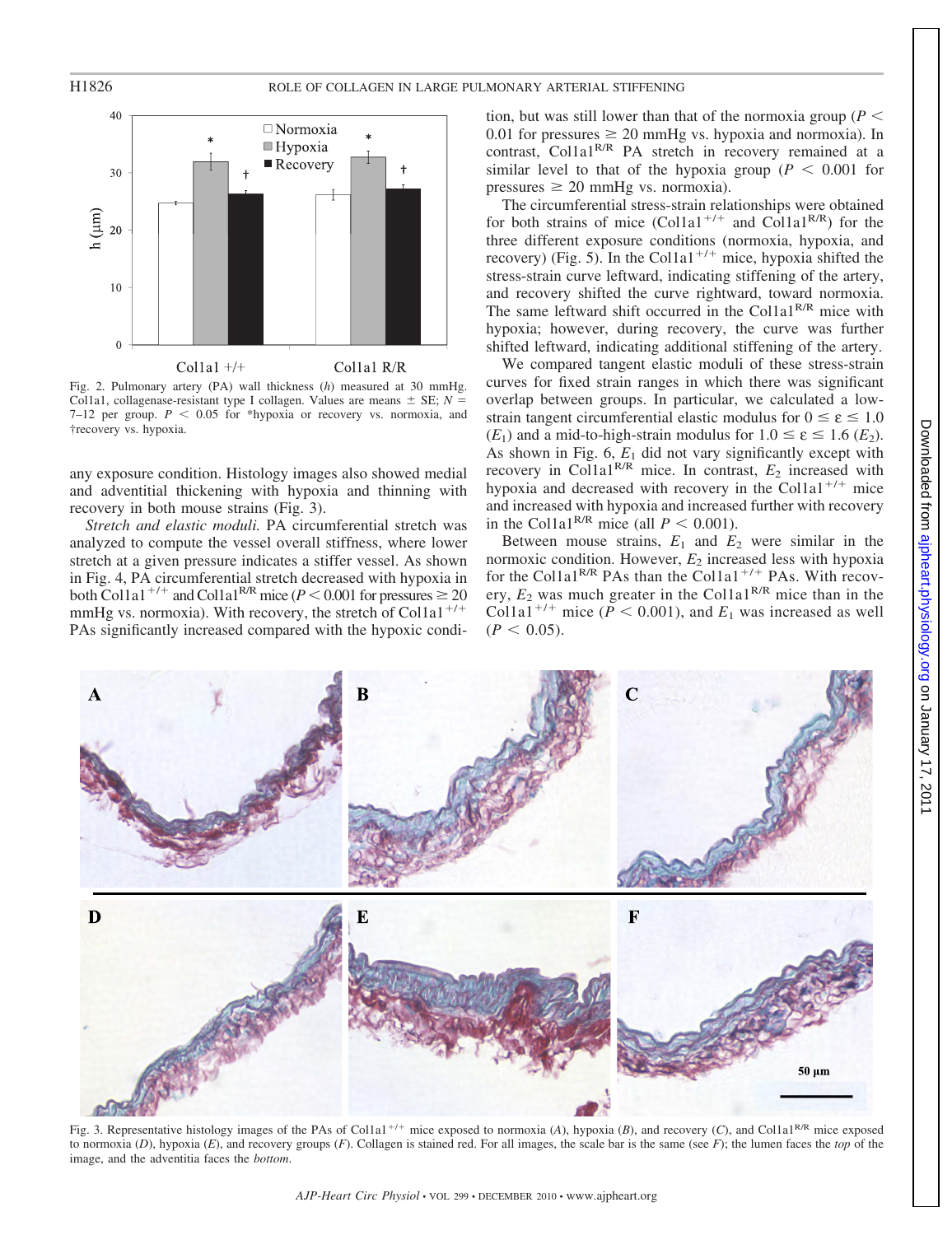

Fig. 4. Stretch ( $\lambda$ ) of PAs of Col1a1<sup>+/+</sup> (*A*) and Col1a1<sup>R/R</sup> (*B*) mice exposed to normoxia, hypoxia, and recovery. Values are means  $\pm$  SE;  $N = 7$ –12 per group.  $P < 0.05$  for \*hypoxia or recovery vs. normoxia, and †recovery vs. hypoxia.

*Vasoactivity.* Significant constriction was observed in response to treatment with U-46619 for all groups ( $P < 0.01$  vs. normal tone state). On average, the percent change in diameter was  $-35\%$  with no significant differences between groups (Col1a1<sup>+/+</sup> normoxia  $-29 \pm 4$ , hypoxia  $-36 \pm 3$ , recovery  $-37 \pm 6\%$ ; Col1a1<sup>R/R</sup> normoxia  $-36 \pm 6$ , hypoxia  $-34 \pm 5$ , recovery  $-38 \pm 3\%$ ;  $n = 6 - 8$  per group). No significant changes in diameter were found for any groups in response to treatment with Y-27632 or calcium- and magnesium-free medium ( $P \approx 1$  vs. normal tone state;  $n = 4 - 8$  per group).

*OHP/collagen and elastin content.* OHP content of both Col1a1<sup>+/+</sup> and Col1a1<sup>R/R</sup> PAs increased with hypoxia, but the changes reached significance only in Col1a1<sup>+74</sup> mice ( $P$  < 0.05; Fig. 7). After recovery, the OHP content of the Col1a1<sup>+ $\bar{$ + PAs tended to decrease, whereas OHP in the</sup> Col1a1R/R PAs increased further and became higher than that in the normoxic group ( $P < 0.05$ ). The elastin content of Col1a1<sup>+/+</sup> PAs for normoxia, hypoxia, and recovery were 9.86  $\pm$ 2.11, 8.77  $\pm$  1.52, and 10.68  $\pm$  1.77 µg/vessel, respectively, and that of Col1a1<sup>R/R</sup> PAs for normoxia, hypoxia, and recovery were  $10.52 \pm 2.32$ ,  $8.14 \pm 0.64$ , and  $9.91 \pm 0.79$  µg/vessel, respectively  $(n = 4-9)$  per group). The differences in elastin content between exposures and between the two mouse strains were not significant, and no trends were evident.

*Mechanobiological correlations.* The PA structure-function relationships were further assessed by correlating  $E_1$  and  $E_2$ with the elastin and collagen (OHP) content. There were essentially no relationships between  $E_1$  and elastin content ( $R^2$  = 0.19,  $r_s = 0.03$ ,  $P = 0.83$ ; Fig. 8*A*),  $E_1$  and collagen content ( $R^2 =$ 0.05,  $r_s = 0.06$ ,  $P = 0.79$ ), or  $E_2$  and elastin content ( $R^2 = 0.23$ ,  $r_s = -0.11$ ,  $P = 0.73$ ).  $E_2$  and collagen content showed a linear relationship ( $R^2 = 0.87$ ), but the correlation was not significant  $(r<sub>s</sub> = 0.46, P = 0.39)$  due to the large standard errors for each group mean (Fig. 8*B*), which were taken into account with the permutation analysis.

## **DISCUSSION**

The present study demonstrates that HPH significantly increases collagen content and mid-to-high-strain elastic modulus in extralobar PAs and that impaired degradation of collagen type I leads to even greater increases in collagen content and elastic modulus during recovery.

*Hypoxia-induced pulmonary hypertension.* Measurements of in vivo PA pressure indicate the successful development of pulmonary hypertension with hypoxia in both Col1a1<sup>+/+</sup> and  $Collal<sup>R/R</sup>$  mice, as shown by numerous other studies with other strains of mice (7, 25, 31). Interestingly, in the normoxic condition, the Col1a1<sup>R/R</sup> mice had lower mean PA pressures than Col1a1<sup>+/+</sup> mice and had a larger relative increase in mean PA pressure with exposure to hypoxia. In response to hypoxia, distal arteriolar muscularization and narrowing are largely responsible for increases in mean PA pressure and pulmonary vascular resistance (44). Collagen degradation is known to play an active role in this process; in particular, mRNA levels of



Fig. 5. Midwall stress  $(\sigma)$  vs. strain  $(\varepsilon)$  curves of PAs of Col1a1<sup>+/+</sup> (*A*) and Col1a1R/R (*B*) mice exposed to normoxia, hypoxia, and recovery. The shaded areas are the two strain ranges in which we calculated elastic moduli  $E_1$  and  $E_2$ . Values are means  $\pm$  SE;  $N = 7$ –12 per group.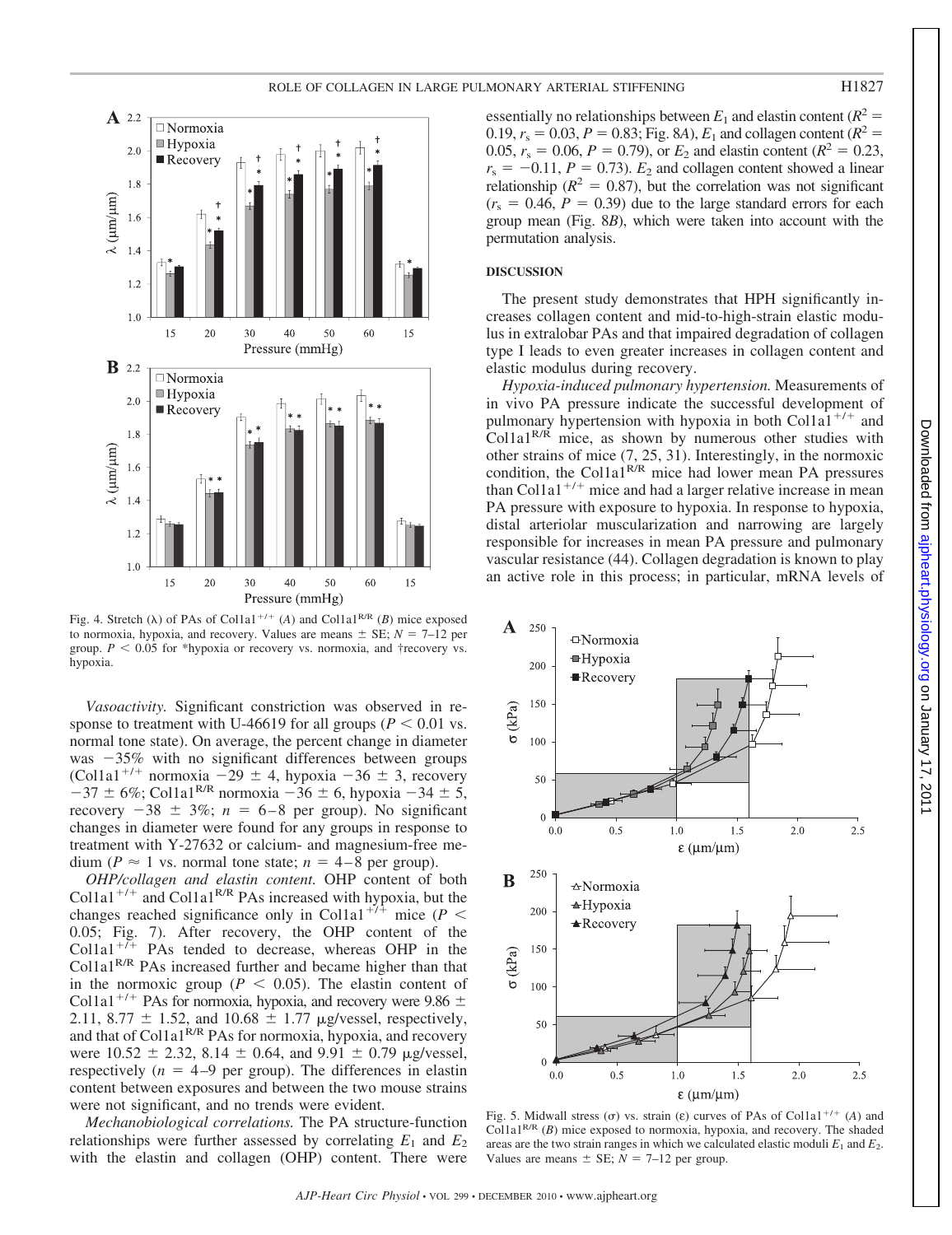

Fig. 6. Tangent circumferential elastic moduli  $E_1$  (A) and  $E_2$  (B) of PAs of Col1a1<sup>+/+</sup> and Col1a1<sup>R/R</sup> mice exposed to normoxia, hypoxia, and recovery. Values are means  $\pm$  SE;  $N = 7$ –12 per group.  $P < 0.05$  for \*hypoxia or recovery vs. normoxia, †recovery vs. hypoxia, and #Col1a1<sup>R/R</sup> vs. Col1a1<sup>+/+</sup>

MMP-8, which has substrate affinity for fibrillar collagens type I and III, increases rapidly and significantly in response to chronic hypoxia (6). The inability of this enzyme to degrade collagen type I in the Col1a1<sup>R/R</sup> mice may play a role in the relatively large increase in PA pressure in this strain.

With recovery, the PA pressures of the Col1a1<sup>+/+</sup> mice returned to normal levels, as previously shown to occur in rats (26, 27, 38). In the Col1a1<sup>R/R</sup> mice, the mean PA pressures after recovery tended to be higher than normal levels, which







Fig. 8. Mechanobiological correlations between *E*1 and elastin content (*A*) and  $E_2$  and collagen (OHP) content (*B*). Values are means  $\pm$  SE.

supports the important roles of both smooth muscle cell (SMC) apoptosis and collagen degradation in recovery (40).

*Geometric changes of PAs.* The remodeling of large-conduit PAs was confirmed by *h* measurements and histology. Both strains of mice showed increased *h* in response to hypoxia and reduced *h* after recovery (Figs. 2 and 3). These results are consistent with observations of hypoxia-induced remodeling in the conduit PAs of mice  $(20, 21)$ , rats  $(4, 11)$ , and calves  $(23)$ .

*Effects of hypoxia and recovery on arterial stiffness.* In both Col1a1<sup>+/+</sup> and Col1a1<sup>R/R</sup> mice, chronic hypoxia decreased circumferential stretch (Fig. 4) and increased circumferential elastic modulus in a mid-to-high-strain range (*E*2; Fig. 6*B*). It had no effect on circumferential elastic modulus in a low-strain range  $(E_1)$  in either mouse type (Fig. 6A). In previous studies on mice (20, 21), rats (4, 42), and calves (23), chronic hypoxia has been found to increase elastic modulus. In some of these studies, modulus in a low-strain range was calculated (20, 23), and in these cases chronic hypoxia increased the modulus. However, as we will discuss below, in both of these prior works, significant elastin changes were also found, which were correlated with the changes in low-strain modulus (20, 23).

With recovery, Colla $1^{+/+}$  PA stretch and  $E_2$  returned toward normal. In PA segments from rats, the elastance (slope of the pressure-volume relationship) (42) and wall stress (27) have previously been found to return to normal with recovery from hypoxia. As predicted, PA stretch and  $E_2$  did not return to normal levels in Col1a1<sup>R/R</sup> mice. Indeed, PA stretch stayed at hypoxic levels, and  $E_2$  increased further. Also, in the Col1a1<sup>R/R</sup> mice only, *E*<sup>1</sup> increased with recovery (Fig. 6*A*). We discuss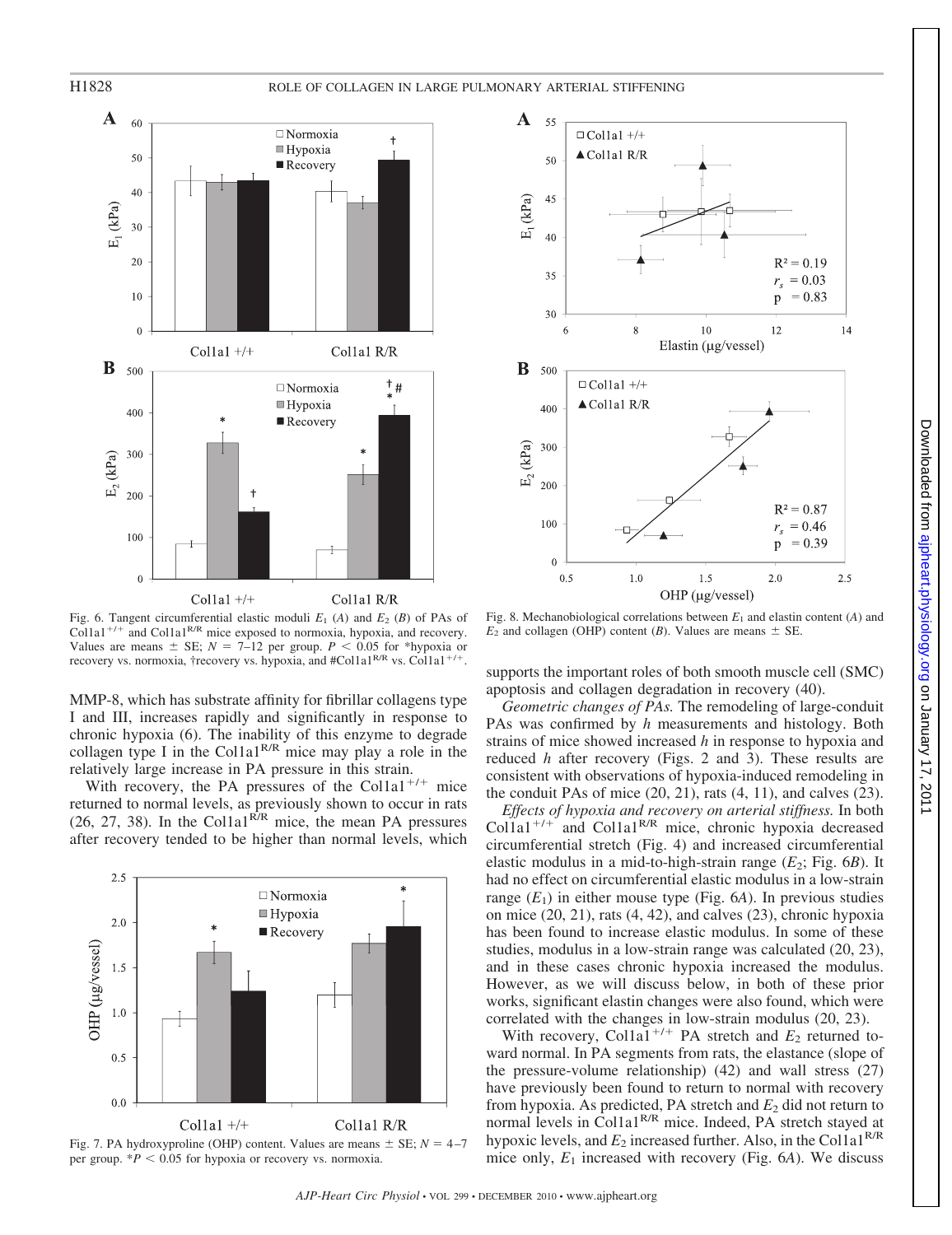the likely biological explanations for these mechanical changes below.

*Role of collagen content in arterial stiffness.* In addition to decreasing arterial stretch and increasing mid-to-high-strain modulus, hypoxia induced collagen accumulation in Col1a1<sup>+/+</sup> mice and tended to increase collagen in the Col1a1<sup>R/R</sup> mice; increases in collagen with HPH were found previously in mice (20, 21) and rats (38). We hypothesized that, while breakdown of most extracellular matrix proteins (including collagen type I) would occur in Col1a1<sup>+/+</sup> PAs during recovery, the resistance of collagen type I to degradation in the Col1a1<sup>R/R</sup> mice would prevent the reduction in PA collagen content in this strain and cause persistent PA stiffening. We tested this hypothesis by correlating  $E_2$  with collagen content (OHP). Previously, collagen content has been found to correlate well with mid-strain elastic modulus (21) and better with high-strain elastic modulus (20), whereas elastin content correlates well with changes in low-strain behavior (20, 23). We did not find a significant relationship between OHP and low-strain behavior  $(E_1)$  as expected, but did find a strongly linear but not significant relationship between collagen content and  $E_2$  (Fig. 8). We attribute the lack of significance to several factors. First, as noted below, we were unable to perform a vessel-to-vessel correlation, which would have provided a more powerful test of the relationship. Second, the OHP assay ignores other potentially important changes in the extracellular matrix, such as cross-linking, changes in orientation, and changes in density (15). Nevertheless, the linear trend in the relationship supports our hypothesis.

The role of collagen in the increase in  $E_1$  in the Col1a1<sup>R/R</sup> recovery group is unclear. One possibility is that increased activity of matrix-degrading enzymes in the Col1a1<sup>R/R</sup> mice altered the load-bearing capacity of elastin, such that the stiffer collagen fibers were recruited at lower loads.

*Role of elastin content in arterial stiffness.* The biochemical assay results for elastin suggest that the PA elastin content did not change with hypoxia or recovery for either strain of mice. On average, the elastin levels in single-mouse PAs were twice the detection limit of the Fastin elastin assay  $(5 \mu g)$ , despite their small size and thin walls. In prior semiquantitative measurements of elastin by histology, our group showed that percent elastin in the extralobar PAs remained constant with hypoxia, but, because of wall thickening, elastin content increased (20, 21). Differences between the biochemical assay used here and previous histological measurements could be due to structural changes in elastic lamina that alter histological appearance without changing content. Prior studies using biochemical methods to determine the effect of chronic hypoxia on elastin content in extralobar arteries are not in agreement; using an assay for desmosine, Merklinger et al. (31) found no change, whereas Poiani et al. (38) found an increase.

All of these prior studies were performed in adult mice and rats. Studying the biomechanics of newborn calf extralobar arteries, Lammers et al. (23) showed a significant increase in low-strain elastic modulus with chronic hypoxia that was dependent on elastin. However, it is well known that newborn animals develop more severe pulmonary hypertension than adults with more dramatic vascular changes (36, 37, 45). Since the neonatal period is associated with significant elastin accumulation in the pulmonary trunk even in normoxic conditions (24), elastin synthesis may be particularly sensitive to modulation by hypoxia during this time of rapid growth.

*Role of cellular content in arterial stiffness.* Direct quantification of PA SMC content was not performed in this study. While it has been demonstrated that hypoxia induces SMC hypertrophy and hyperplasia in intralobar PAs (17, 32), changes in SMC content or activity in extralobar PAs in response to hypoxia are not well studied. Previous work in our laboratory showed no significant changes in the SMC content of mouse extralobar PAs exposed to 10 days of hypoxia (20, 21). Here, we measured the vasoactive response of PAs isolated from Col1a1<sup>+/+</sup> and Col1a1<sup>R/R</sup> mice, but no changes were evident between groups or strains. These results suggest negligible changes in SMC content or activity in extralobar PAs in response to hypoxia and recovery.

*Different remodeling responses to hypoxia in Col1a1<sup>+/+</sup> and Col1a1R/R mice.* Because differences in PA pressure existed in normoxia between the two strains of mice, and because other potentially unknown consequences of the collagen type I defect could complicate the comparison, we focused our attention on comparisons between exposure conditions for each strain rather than between strains. However, we can make a few observations. First, the relative increase in  $E_2$  with hypoxia is greater in the Col1a1<sup>+/+</sup> mice compared with the Col1a1<sup>R/R</sup> mice, but the greater relative increase in mean PA pressure in the Col1a1<sup>R/R</sup> strain would seem to suggest that the opposite should occur. One possible explanation is that, since the collagen degradation resistance of the Col1a1<sup>R/R</sup> mice impedes normal collagen turnover, it may prevent some degree of collagen synthesis during hypoxia, resulting in less vascular remodeling. This suggestion is consistent with the OHP results, where the average increase in collagen content in hypoxic Col1a1<sup>R/R</sup> PAs tended to be less than in hypoxic Col1a1<sup>+/+</sup> PAs, despite a larger increase in mean PA pressure.

Second, because of the greater increase in  $E_2$  with hypoxia in the Col1a1<sup>+/+</sup> mice and smaller increase in  $E_2$  with hypoxia, but continued increase in  $E_2$  with recovery, in the Col1a1<sup>R/R</sup> mice,  $E_2$  and the stress-strain curves are similar in the Col1a1<sup>+/+</sup> hypoxic and Col1a1<sup>R/R</sup> recovery groups. It is important to note, however, that the in vivo PA pressures in these two groups (Col1a1<sup>+/+</sup> hypoxic and Col1a1<sup>R/R</sup> recovery) are different (Table 1), so the in vivo behavior of these arteries should be quite different.

Third, we note that the trends in the relationships between  $E_2$ and OHP suggest different slopes for the two mouse strains. In particular, for the same OHP value,  $E_2$  tends to be higher in the Col1a1<sup>+/+</sup> arteries compared with the Col1a1<sup>R/R</sup> arteries. We speculate that the nongenetically modified form of collagen type I in the Col1a1<sup>+7+</sup> arteries is more effectively crosslinked than the defective collagen type I, but we did not quantify cross-link density in the present study.

*Limitations and perspectives.* In this study, we did not examine the changes in content of collagen subtypes (e.g., types I vs. III), but focused instead on the relationship between total collagen and PA stiffness. Since type I collagen is the major collagen subtype in PAs (3), a defect in type I collagen should translate into a defect in total collagen content. This has been largely confirmed by our results. Nevertheless, differences in collagen subtype content between the two strains in response to the defect may occur and may partly explain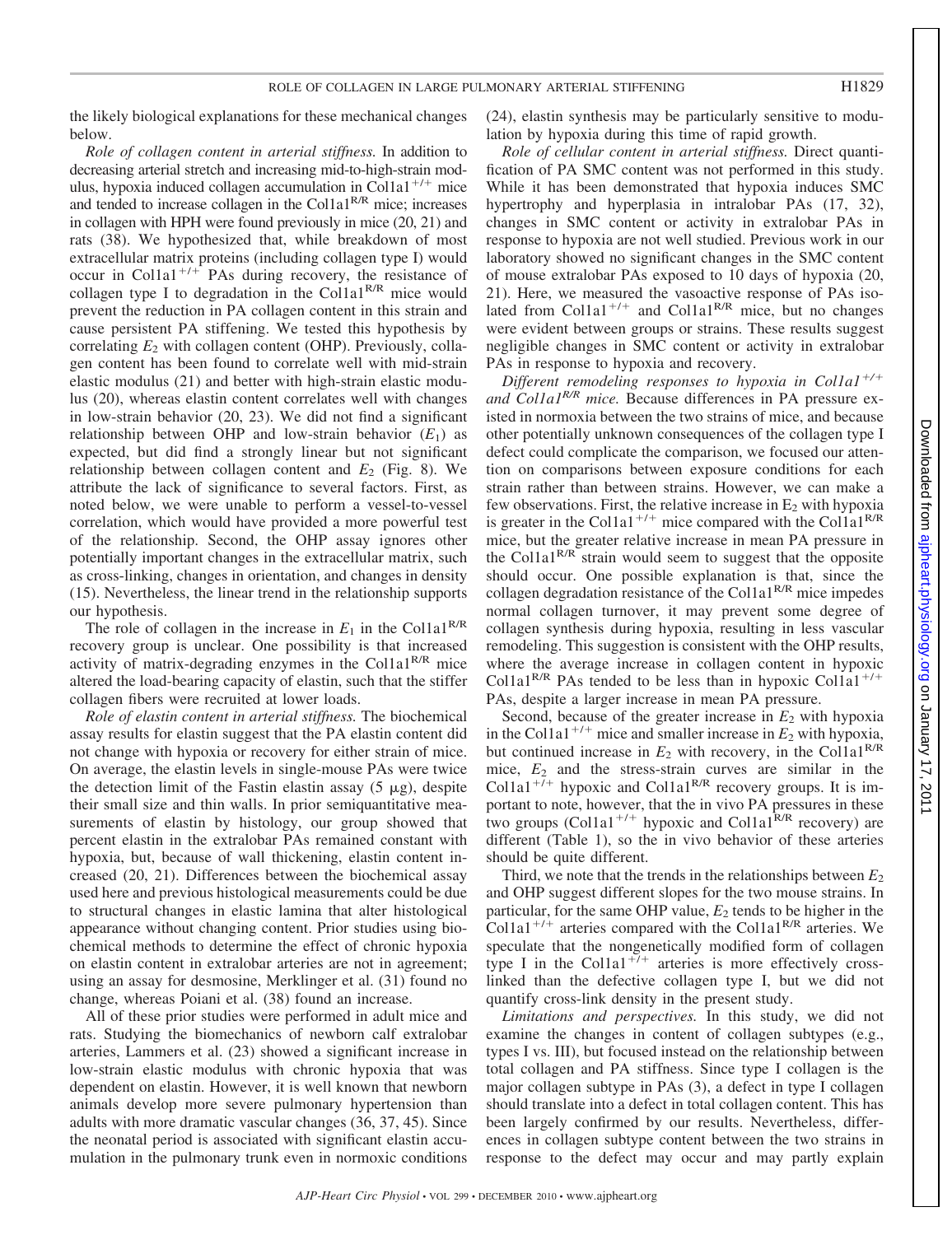## H1830 ROLE OF COLLAGEN IN LARGE PULMONARY ARTERIAL STIFFENING

baseline mechanobiological differences between PAs from Col1a1<sup>R/R</sup> and Col1a1<sup>R/R</sup> mice.

The results of collagen and elastin content assays were presented as microgram per vessel rather than per dry tissue weight. Vessels were dissected based on anatomic landmarks, and the same criteria for removing attached airway tissues were used. Despite this, OHP content was found to be dependent on the dissection technique of the individual experimenter, so we only present data for arteries harvested by one author (Z. Wang). Possibly due to the resulting smaller sample sizes and larger standard error, we were not able to obtain statistical significance for the increase in Col1a1<sup>R/R</sup> hypoxic group ( $P =$ 0.14). In addition, we were not able to do vessel- or mousespecific mechanobiological correlations, as done previously (20, 21), which would have been more powerful. Nevertheless, the trends agreed with our expectations that changes in collagen content with hypoxia and recovery would follow changes in stiffness (mid-to-high-strain elastic modulus).

These results show that collagen content is important to PA stiffness. Potential adverse effects of PA stiffening are increased wave reflections and consequent right ventricular systolic dysfunction. If a similar relationship exists between collagen content and PA stiffness in patients with PA hypertension, anti-collagen accumulation agents (19, 37, 41, 43) might be an effective adjunct therapy worth pursuing.

## **ACKNOWLEDGMENTS**

We thank Larry F. Whitesell and Timothy A. Hacker for performing in vivo hemodynamic measurements, and Marilou Wijdicks for performing Fastin elastin assays.

## **GRANTS**

This study is supported by National Institutes of Health (NIH) Grant R01 HL086939 and Grant 1UL1RR025011 from the Clinical and Translational Science Award program of the National Center for Research Resources, NIH.

### **DISCLOSURES**

No conflicts of interest, financial or otherwise, are declared by the author(s).

## **REFERENCES**

- 1. **Barbera JA, Peinado VI, Santos S.** Pulmonary hypertension in chronic obstructive pulmonary disease. *Eur Respir J* 21: 892–905, 2003.
- 2. **Beare AH, O'Kane S, Krane SM, Ferguson MW.** Severely impaired wound healing in the collagenase-resistant mouse. *J Invest Dermatol* 120: 153–163, 2003.
- 3. **Diez J.** Arterial stiffness and extracellular matrix. *Adv Cardiol* 44: 76 –95, 2007.
- 4. **Drexler ES, Bischoff JE, Slifka AJ, McCowan CN, Quinn TP, Shandas R, Ivy DD, Stenmark KR.** Stiffening of the extrapulmonary arteries from rats in chronic hypoxic pulmonary hypertension. *Journal of Research of the National Institute of Standards and Technology* 113: 239 –249, 2008.
- 5. **Edwards CA, O'Brien WD Jr.** Modified assay for determination of hydroxyproline in a tissue hydrolyzate. *Clin Chim Acta* 104: 161–167, 1980.
- 6. **Estrada KD, Chesler NC.** Collagen-related gene and protein expression changes in the lung in response to chronic hypoxia. *Biomech Model Mechanobiol* 8: 263–272, 2009.
- 7. **Fagan KA, Fouty BW, Tyler RC, Morris KG Jr, Hepler LK, Sato K, LeCras TD, Abman SH, Weinberger HD, Huang PL, McMurtry IF, Rodman DM.** The pulmonary circulation of homozygous or heterozygous eNOS-null mice is hyperresponsive to mild hypoxia. *J Clin Invest* 103: 291–299, 1999.
- 8. **Faury G, Maher GM, Li DY, Keating MT, Mecham RP, Boyle WA.** Relation between outer and luminal diameter in cannulated arteries. *Am J Physiol Heart Circ Physiol* 277: H1745–H1753, 1999.
- 9. **Fonck E, Prod'hom G, Roy S, Augsburger L, Rufenacht DA, Stergiopulos N.** Effect of elastin degradation on carotid wall mechanics as assessed by a constituent-based biomechanical model. *Am J Physiol Heart Circ Physiol* 292: H2754 –H2763, 2007.
- 10. **Fraser KL, Tullis DE, Sasson Z, Hyland RH, Thornley KS, Hanly PJ.** Pulmonary hypertension and cardiac function in adult cystic fibrosis: role of hypoxemia. *Chest* 115: 1321–1328, 1999.
- 11. **Fung YC, Liu SQ.** Changes of zero-stress state of rat pulmonary arteries in hypoxic hypertension. *J Appl Physiol* 70: 2455–2470, 1991.
- 12. **Gan CT, Lankhaar JW, Westerhof N, Marcus JT, Becker A, Twisk JW, Boonstra A, Postmus PE, Vonk-Noordegraaf A.** Noninvasively assessed pulmonary artery stiffness predicts mortality in pulmonary arterial hypertension. *Chest* 132: 1906 –1912, 2007.
- 13. **Hiestand D, Phillips B.** The overlap syndrome: chronic obstructive pulmonary disease and obstructive sleep apnea. *Crit Care Clin* 24: 551– 563, vii, 2008.
- 14. **Humphrey JD.** *Cardiovascular Solid Mechanics: Cells, Tissues and Organs*. New York: Springer-Verlag, 2002.
- 15. **Humphrey JD.** Mechanisms of arterial remodeling in hypertension: coupled roles of wall shear and intramural stress. *Hypertension* 52: 195–200, 2008.
- 16. **Incalzi RA, Fuso L, De Rosa M, Di Napoli A, Basso S, Pagliari G,** Pistelli R. Electrocardiographic signs of chronic cor pulmonale: a negative prognostic finding in chronic obstructive pulmonary disease. *Circulation* 99: 1600 –1605, 1999.
- 17. **Jeffery TK, Morrell NW.** Molecular and cellular basis of pulmonary vascular remodeling in pulmonary hypertension. *Prog Cardiovasc Dis* 45: 173–202, 2002.
- 18. **Kass DA.** Age-related changes in venticular-arterial coupling: pathophysiologic implications. *Heart Fail Rev* 7: 51–62, 2002.
- 19. **Kerr JS, Riley DJ, Frank MM, Trelstad RL, Frankel HM.** Reduction of chronic hypoxic pulmonary hypertension in the rat by beta-aminopropionitrile. *J Appl Physiol* 57: 1760 –1766, 1984.
- 20. **Kobs RW, Chesler NC.** The mechanobiology of pulmonary vascular remodeling in the congenital absence of eNOS. *Biomech Model Mechanobiol* 5: 217–225, 2006.
- 21. **Kobs RW, Muvarak NE, Eickhoff JC, Chesler NC.** Linked mechanical and biological aspects of remodeling in mouse pulmonary arteries with hypoxia-induced hypertension. *Am J Physiol Heart Circ Physiol* 288: H1209 –H1217, 2005.
- 22. **Lakes RS.** *Viscoelastic Solids.* Boca Raton, FL: CRC, 1998.
- 23. **Lammers SR, Kao PH, Qi HJ, Hunter K, Lanning C, Albietz J, Hofmeister S, Mecham R, Stenmark KR, Shandas R.** Changes in the structure-function relationship of elastin and its impact on the proximal pulmonary arterial mechanics of hypertensive calves. *Am J Physiol Heart Circ Physiol* 295: H1451–H1459, 2008.
- 24. **Leung DY, Glagov S, Mathews MB.** Elastin and collagen accumulation in rabbit ascending aorta and pulmonary trunk during postnatal growth. Correlation of cellular synthetic response with medial tension. *Circ Res* 41: 316 –323, 1977.
- 25. **Li X, Zhang X, Leathers R, Makino A, Huang C, Parsa P, Macias J, Yuan JX, Jamieson SW, Thistlethwaite PA.** Notch3 signaling promotes the development of pulmonary arterial hypertension. *Nat Med* 15: 1289 – 1297, 2009.
- 26. **Li Z, Huang W, Jiang ZL, Gregersen H, Fung YC.** Tissue remodeling of rat pulmonary arteries in recovery from hypoxic hypertension. *Proc Natl Acad SciUSA* 101: 11488 –11493, 2004.
- 27. **Liu SQ.** Regression of hypoxic hypertension-induced changes in the elastic laminae of rat pulmonary arteries. *J Appl Physiol* 82: 1677–1684, 1997.
- 28. **Liu X, Wu H, Byrne M, Jeffrey J, Krane S, Jaenisch R.** A targeted mutation at the known collagenase cleavage site in mouse type-I collagen impairs tissue remodeling. *J Cell Biol* 130: 227–237, 1995.
- 29. **London GM, Marchais SJ, Guerin AP, Pannier B.** Arterial stiffness: pathophysiology and clinical impact. *Clin Exp Hypertens* 26: 689 –699, 2004.
- 30. **Mahapatra S, Nishimura RA, Sorajja P, Cha S, McGoon MD.** Relationship of pulmonary arterial capacitance and mortality in idiopathic pulmonary arterial hypertension. *J Am Coll Cardiol* 47: 799 –803, 2006.
- 31. **Merklinger SL, Wagner RA, Spiekerkoetter E, Hinek A, Knutsen RH, Kabir MG, Desai K, Hacker S, Wang L, Cann GM, Ambartsumian NS, Lukanidin E, Bernstein D, Husain M, Mecham RP, Starcher B, Yanagisawa H, Rabinovitch M.** Increased fibulin-5 and elastin in